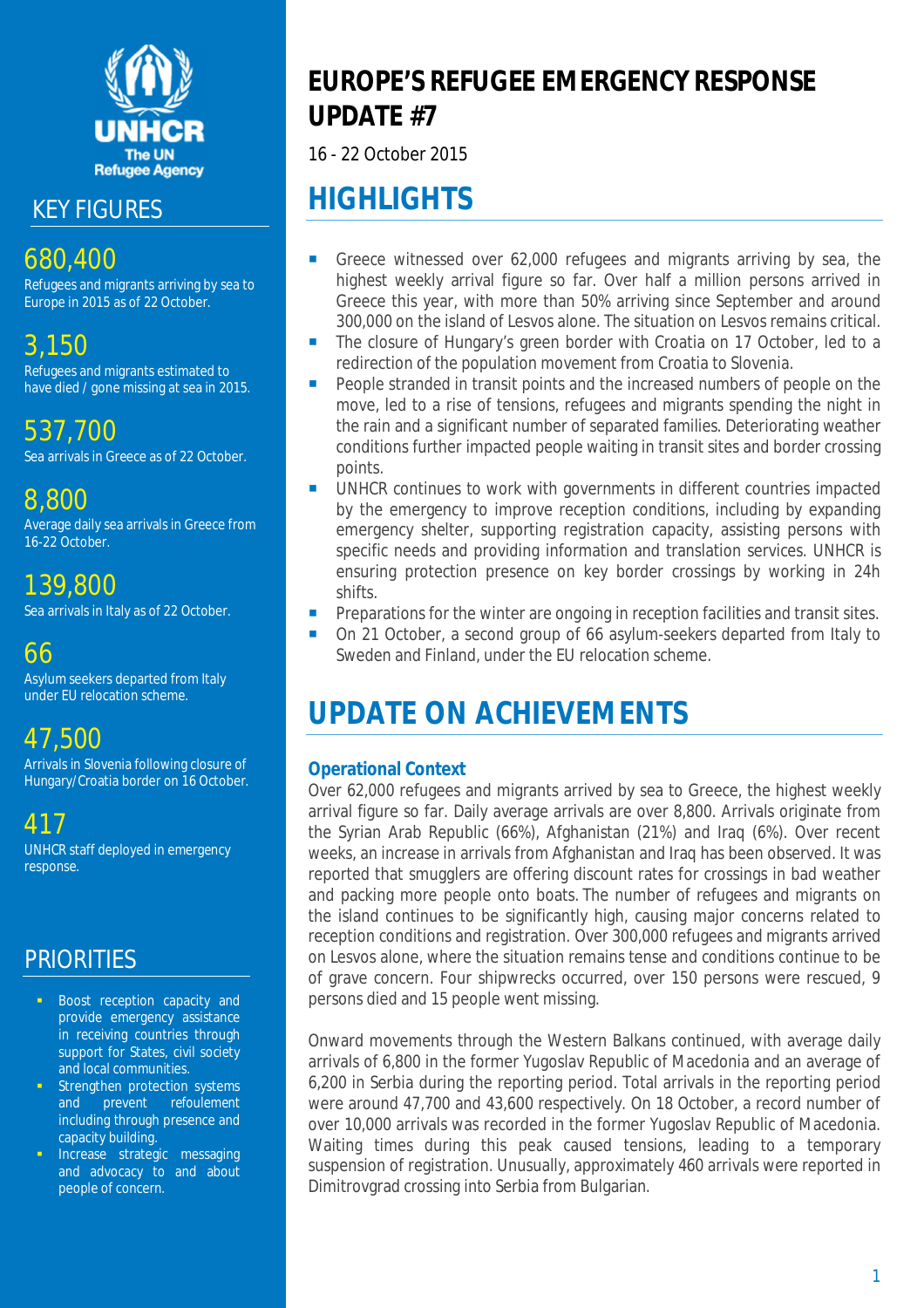#### EUROPE'S REFUGEE EMERGENCY RESPONSE - UPDATE #7

The Hungarian Government closed the green border with Croatia at midnight on 16 October. As a result, Croatia delayed transfers from the border with Serbia to Opatovic transit centre. Over 3,000 persons, including many families with young children, had to spend the night at the Berkasovo/Bapska border in the rain without adequate shelter and with minimal assistance, causing several cases of hypothermia. The two newly established transit zones in Beremend and Letenye at the Hungary/Croatia border became functional following the closure of the border. However, no asylumseekers or migrants have so far approached the transit zones. There have been some reports of restrictions to reach the Hungary/Croatia border. While the Hungary/Slovenia border remains open, Hungarian authorities have introduced border controls to prevent irregular movements.

Population movement redirected to Slovenia and 47,500 refugees and migrants have entered Slovenian territory since 17 October, of which very few applied for international protection in the country. Slovenian authorities, who had been prepared for a possible influx for some weeks, stressed that they could process 2,500 arrivals per day – limited to the reception capacity available at the border with Croatia. The total reception capacity in Slovenia is up to 7,500 places. Authorities transfer arrivals in groups of 150-200 people to the Austrian border. Given the slow movement, tensions erupted in Bresizce reception centre (close to the Croatian border) and people have started to move on their own to Austria from Sentilj reception centre (close to the Austrian border). As a consequence, organized transfers were further delayed by authorities.

Smaller numbers of refugees and migrants are entering Austria from Hungary with no arrivals since 18 October. Instead, some 20,600 persons entered Austria from Slovenia. Austria has given indications that it is limiting the number of arrivals per day, due to the overcrowded reception centres. An average of about 450 asylum claims have been lodged in Austria per day.

Over 139,300 refugees and migrants arrived by sea in Italy during the reporting period. The main nationalities include Eritreans (27%), Nigerians (14%), Somalis (8%), Sudanese (6%) and Syrians (5%). On 21 October, a second group of asylum seekers, 19 Syrians and 47 Eritreans departed respectively to Sweden and Finland, under the EU relocation scheme.

## **Achievements**

#### Protection, Humanitarian Assistance and Technical Support

#### **Greece**

#### **Achievements and Impact**

- **Information sessions on international protection and asylum continue to be conducted on Lesvos, Kos, Samos,** Leros, Chios, Rhodes, Evros and in Eidomeni – targeting a around 7,000 persons a day.
- UNHCR leads the coordination of humanitarian partners in Kara Tape on Lesvos, where registration for Syrians was resumed on 20 October.
- 80 people, including UNHCR staff, partners and volunteers benefitted from training on psychological first aid facilitated by UNHCR and the War Trauma Foundation.
- UNHCR continues to improve reception conditions through the installation of additional rub halls, Refugee Housing Units (RHU), winterization of shelter, site planning solutions, and enhancement of WASH.
- UNHCR provided around 2,300 sleeping mats, 13,000 High Energy Biscuits (HEB), 6,000 blankets, 80 baby kits, 300 solar lamps and 1,200 raincoats on the islands which were distributed with support of volunteers.
- UNHCR reached out to shipwreck survivors to provide legal support, accommodation, food, transportation and other assistance.
- EASO started to support the relocation process through the deployment of experts to Athens and the islands.

- UNHCR is concerned by the deteriorating reception conditions whilst arrivals continue, weather conditions worsen and limited shelter is available. Many people are sleeping rough on Kos, Samos, Lesvos and Chios. The informal temporary shelter on Leros, is particularly overcrowded.
- In cooperation with authorities, capacity needs to be enhanced in registration and crowd control systems.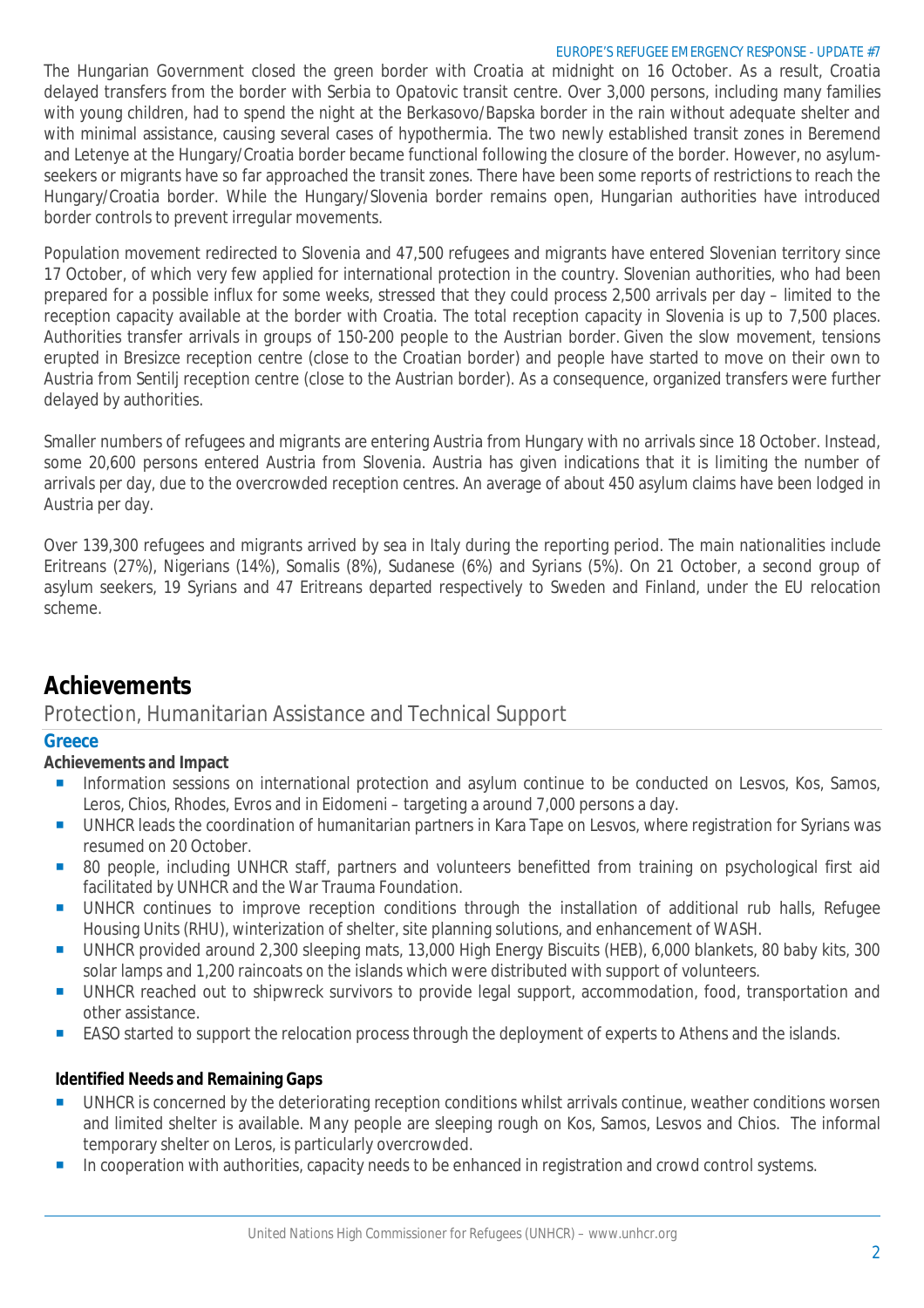- There is a need to improve the identification and assistance to individuals with specific needs, including survivors of Sexual and Gender Based Violence (SGBV) and persons with mobility deficiency. UNHCR and other actors are supporting the authorities to address this issue.
- Gaps remain in the protection of Unaccompanied and Separated Children (UASC). There is a lack of appropriate shelters on almost all islands, resulting in cases of children remaining in police custody in substandard conditions, before being transferred to open reception facilities in the mainland.
- Many locations still lack basic assistance systems. The existence of over 44 arrival points in Greece, challenges the effective provision of humanitarian assistance.
- In all locations, the coordination and management of distributions need further improvements, to ensure a better coverage and enhanced implementation.
- Lack of reception capacity in general undermines the relocation programme.

#### **The former Yugoslav Republic of Macedonia**

#### **Achievements and Impact**

- **UNHCR's partner MYLA, provided legal advice to almost 200 representatives of refugee groups at Vinojug** reception centre (close to Greek border) and assisted over 100 persons with specific needs with registration.
- Almost 400 persons with specific needs were assisted by La Strada.
- La Strada hosted around 2,700 women and 4,300 children in UNICEF Child Friendly Spaces at the Vinojug centre.
- **100 police officers benefited from training on international protection facilitated by UNHCR.**
- UNHCR distributed over 700 blankets and collected several hundreds of blankets left behind by refugees and migrants for washing, to be reused for newcomers. Around 100 raincoats were also distributed by UNHCR.
- UNHCR, the Red Cross, Nun, Legis, Agape, ProCredit, Dorcas, Samaritan's Purse and Kaliri distributed around 25,000 food parcels, 300 hygiene kits, 12,000 liters of water and 1,800 back packs at the Vinojug site.
- The Red Cross assisted around 4,500 individuals with medication and provided around 800 medical interventions. Almost 50 persons were referred to the Ministry of Health (MoH).

#### **Identified Needs and Remaining Gaps**

- **Trains continue to be dangerously overcrowded.**
- Assistance of persons with mobility deficiency requires further improvement.
- The cleaning of the Vinojug site remained unsatisfactory during the reporting period, visible in the rub halls.

#### **Serbia**

#### **Achievements and Impact**

- UNHCR assisted over 1,000 persons with specific needs and referred 200 medical cases to health services.
- Over 30 families were reunited by UNHCR, the Red Cross, HCIT, BCHR, DRC and Child Welfare Services.
- **UNHCR** protection team in Belgrade provided legal and protection assistance on family reunification, asylum procedures in Serbia and obtaining registration certificates from the police.
- **Further measures were taken to improve reception conditions in Preševo, including the installation of three rub** halls outside the reception centre as a waiting area.
- UNHCR distributed 5,000 raincoats, 3,000 blankets, 1,500kg HEB and 200 plastic sheets in Berkasovo (at Croatian border).
- **UNHCR, the HCIT, World Vision, MSF, Red Cross, WAHA, Czech volunteers, the Red Cross and the Serbian** Commissariat for Refugees and Migration (SCRM) continued to provide assistance and distribute food and NFIs.
- In Belgrade, UNHCR doctors and Community Health Centres continued to provide medical assistance to refugees staying in parks in the city centre.

- The capturing of accurate registration data, such children's age and protection needs, can be improved. UNHCR continues to support the police in improving the quality and efficiency of registration.
- **There is an urgent need for emergency shelter, enhanced cleaning services and sanitary facilities at any strategy** Bapska/Berkasovo border crossing with Croatia, where thousands of persons spend the night in the open.
- The winter preparations and improvements for shelter taking place in Preševo need to be finalized urgently.
- Stocks of winterization and emergency shelter items need to be augmented.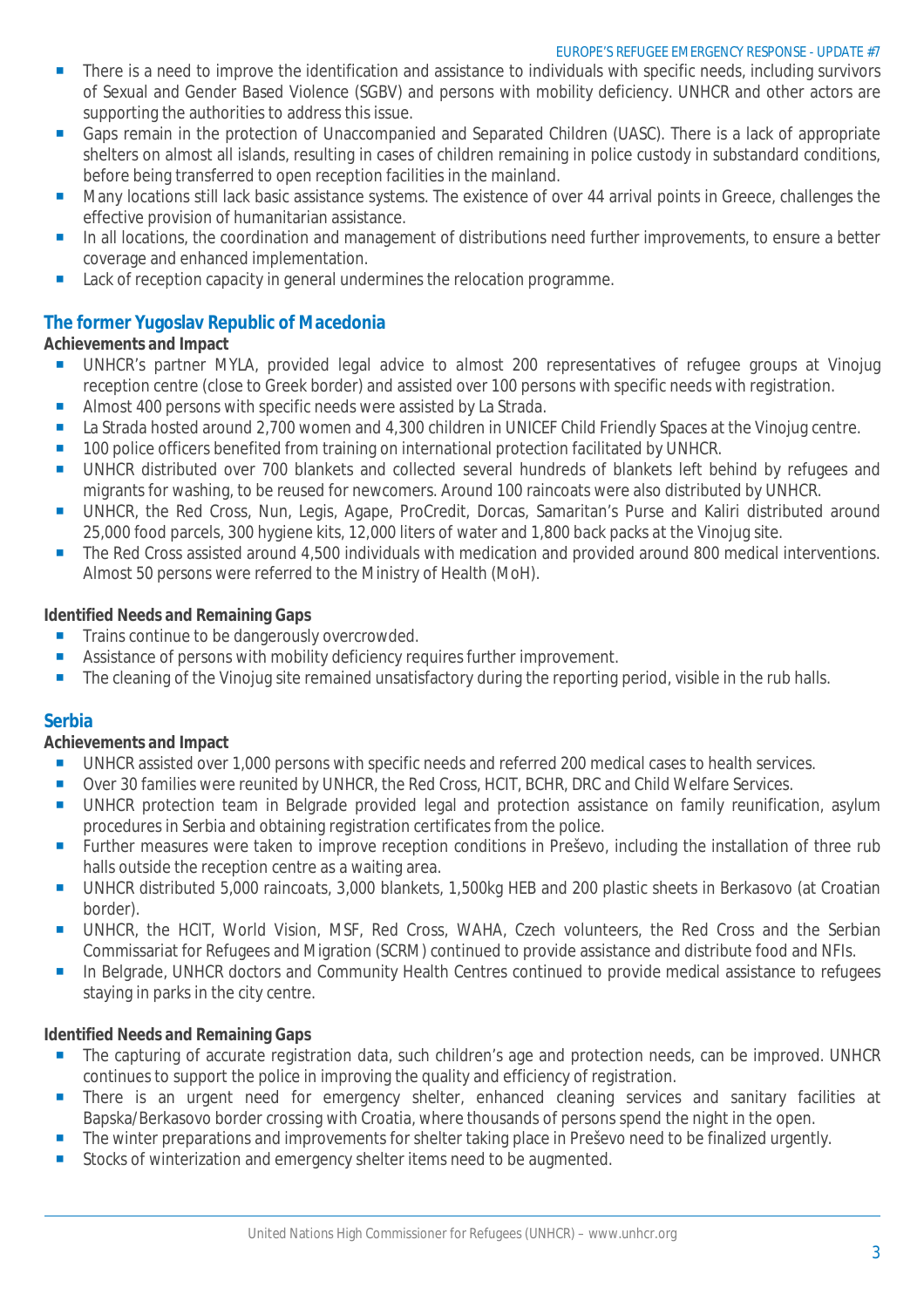#### EUROPE'S REFUGEE EMERGENCY RESPONSE - UPDATE #7

- Additional clothes and footwear are needed to endure wet and cold conditions, in particular for children.
- The coordination in the distribution of relief items should be strengthened at local and central level

#### **Hungary**

#### **Achievements and Impact**

- UNHCR and its partner Menedek is monitoring all border crossing points with Croatia and Serbia and is regularly present in four transit zones (Roszke, Tompa, Beremend, and Letenye).
- UNHCR and HHC have monitored prison facilities, where over 230 persons of concern and migrants are being held. Some 660 others are being held in asylum detention centres. Information was provided regarding the national detention system and the possibility to apply for asylum, however most do not wish to apply for asylum.

#### **Identified Needs and Remaining Gaps**

- The automatic use of detention for people crossing the border irregularly remains a serious concern. Persons in detention do not have access to sufficient medical care and adequate accommodation. UNHCR is in discussion with the Hungarian Government to improve their detention conditions.
- Authorities have launched criminal procedures against 825 persons, who irregularly crossed the Hungary/Serbia border, and the majority was issued an expulsion order to Serbia. Due to the slow readmission process, hundreds have been in detention for more than 50 days. UNHCR and HHC approached authorities to ensure they are not return to their countries of origin if Serbia refuses to readmit them.
- UASC are among those with the most pressing needs. Two facilities provide accommodation and support to UASC, but further capacity is required including on counseling, interpretation, social support and family reunification.

#### **Croatia**

#### **Achievements and Impact**

- UNHCR established mobile teams at the border crossings with Slovenia to monitor, provide assistance, identify and refer persons in need of medical assistance.
- UNHCR maintained its 24h presence at Bapska crossing point and Opatovac transit centre (close to the Serbia border) and supported authorities with the identification of 270 persons with specific needs. Assistance was provided throughout the night and day, to the over 3,000 refugees and migrants stranded at Bapska/Berkasovo.
- UNHCR worked actively in preventing family separation at transit points, assisting the Red Cross in reuniting families on the spot and referring separated families to the Red Cross for tracing.
- A new site to replace Opatovac transit centre is expected to be ready within two weeks in Slavonski Brod. It will have a capacity of 10,000 persons and will be better equipped for winter conditions. UNHCR will provide 300 RHUs and two rub halls.
- UNHCR distributed 6,000 blankets as well as plastic sheets, raincoats, HEB, snacks and water. At Opatovac, the Red Cross distributed water and food.
- The MoH and partners assisted around 1,200 medical cases at Opatovac, Bapska and Tovarnik.

- **The number of staff and volunteers for the identification and assistance of people with specific needs remains** insufficient in light of the needs. A more standardized approach on this is needed, amongst the different stakeholders.
- The amount of families who have been separated, is exceeding the existing the reunification capacity at Opatovac.
- While mechanisms are in place to examine the needs and best interests of UASC, their identification remains a challenge due to number of arrivals, their short stay during transit and a lack of documentation.
- With the worsening weather conditions, thermal blankets, warm clothes and shoes are increasingly needed.
- **The limited transportation capacity from Bapska to Opatovac, leads to many persons making the 17km long** journey by foot.
- Several cases of hypothermia were reported. The planned increase in medical facilities in Opatovac was suspended due to the opening of the new transit centre, where an existing structure will be used as clinic.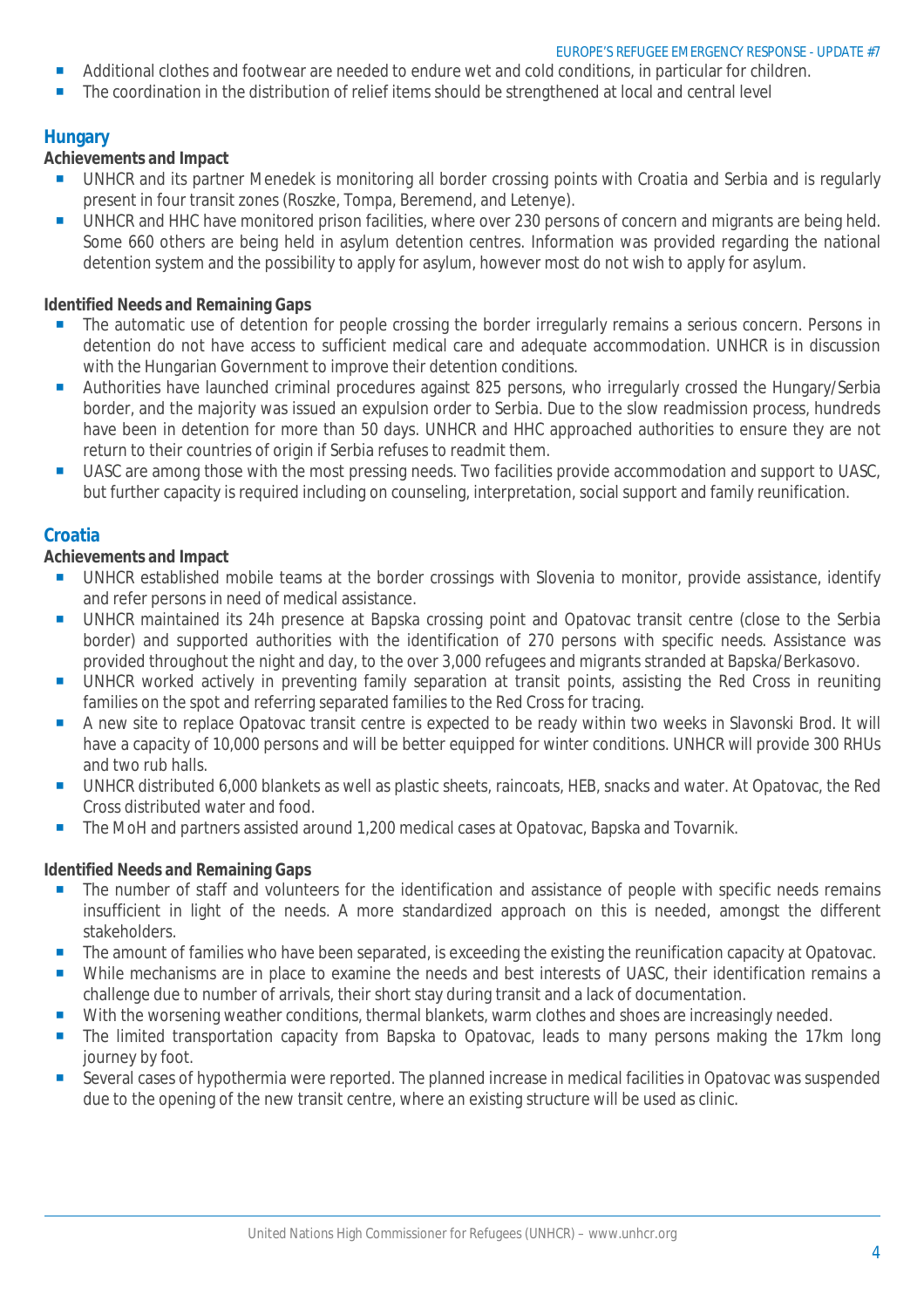#### **Slovenia**

#### **Achievements and Impact**

- UNHCR has established a presence at all major border crossing points, registration and reception centres. UNHCR assists authorities with the identification of persons with specific needs, interpretation and information provision.
- UNHCR has set up an internal whatsapp group in which pictures of separated families are being shared in order to facilitate their reunification with support of the Red Cross.
- Since refugees and migrants started to cross the border between Croatia and Slovenia on 17 October, UNHCR distributed 1,850 raincoats, 3,500 blankets, 20 plastic sheets, 1,000 sleeping bags, 1,000 pillows, 1,000 stretcher beds and water.
- Caritas, the Red Cross and ADRA provided water, food, clothes, blankets and hygiene items to new arrivals.
- UNHCR is building a stockpile to cater to the critical relief item needs of 10,000 persons and is discussing with the authorities to install a number of RHUs.

#### **Identified Needs and Remaining Gaps**

- There is a lack of interpreters at the border with Austria, with UNHCR being the only actor providing translation.
- Systematic referral mechanisms for people with specific needs are limited.
- Conditions at reception facilities at the border with Croatia need improvement. The tents and rub halls functioning as registration areas are not equipped for winter conditions.

#### **Italy**

#### **Achievements and Impact**

- UNHCR assisted the disembarkation of almost 1,500 persons arriving in seven different landings following their rescue at sea. 98% of arrivals benefitted from information sessions on procedures, including international protection and asylum.
- **Five UNHCR child protection experts continue to work with authorities to promote good practices on Best Interest** Assessment and Determination and support the provision of information to UASC in reception facilities.
- UNHCR undertook 10 monitoring visits to reception facilities, to strengthen the capacity of authorities to identify protection needs and gaps.
- **EASO** continues to support the relocation process through the deployment of experts to the "hotspot" of Lampedusa and other parts in Italy, providing information, counseling and support to the authorities with registration and processing of relocation applications. UNHCR supports authorities and EASO in information provision to candidates.

- Difficulties continue in the provision of information on the possibility to apply for asylum upon arrival.
- There is a lack of systematic referral mechanisms for people with specific needs, particularly for individuals suffering from trauma, victims of trafficking, SGBV and torture.
- **UNHCR** continues to advocate for standard operating procedures to enhance cooperation amongst different actors and the standardization of identification of persons who wish to apply for asylum following disembarkation.
- **Basic services available in reception facilities should be standardized and improved, in particular legal counselling** services and the identification and referral of people with specific needs.
- UASC of certain nationalities, particularly Eritreans, Syrians and Somalis, continue to consider Italy as a transit country, many avoid being identified putting them at greater risk and without access to specialized services.
- The start of the relocation scheme, supported by the hotspot approach, highlights the need to strengthen coordination mechanisms and develop standard operating procedures in hotspots, particularly regarding information provision on relocation.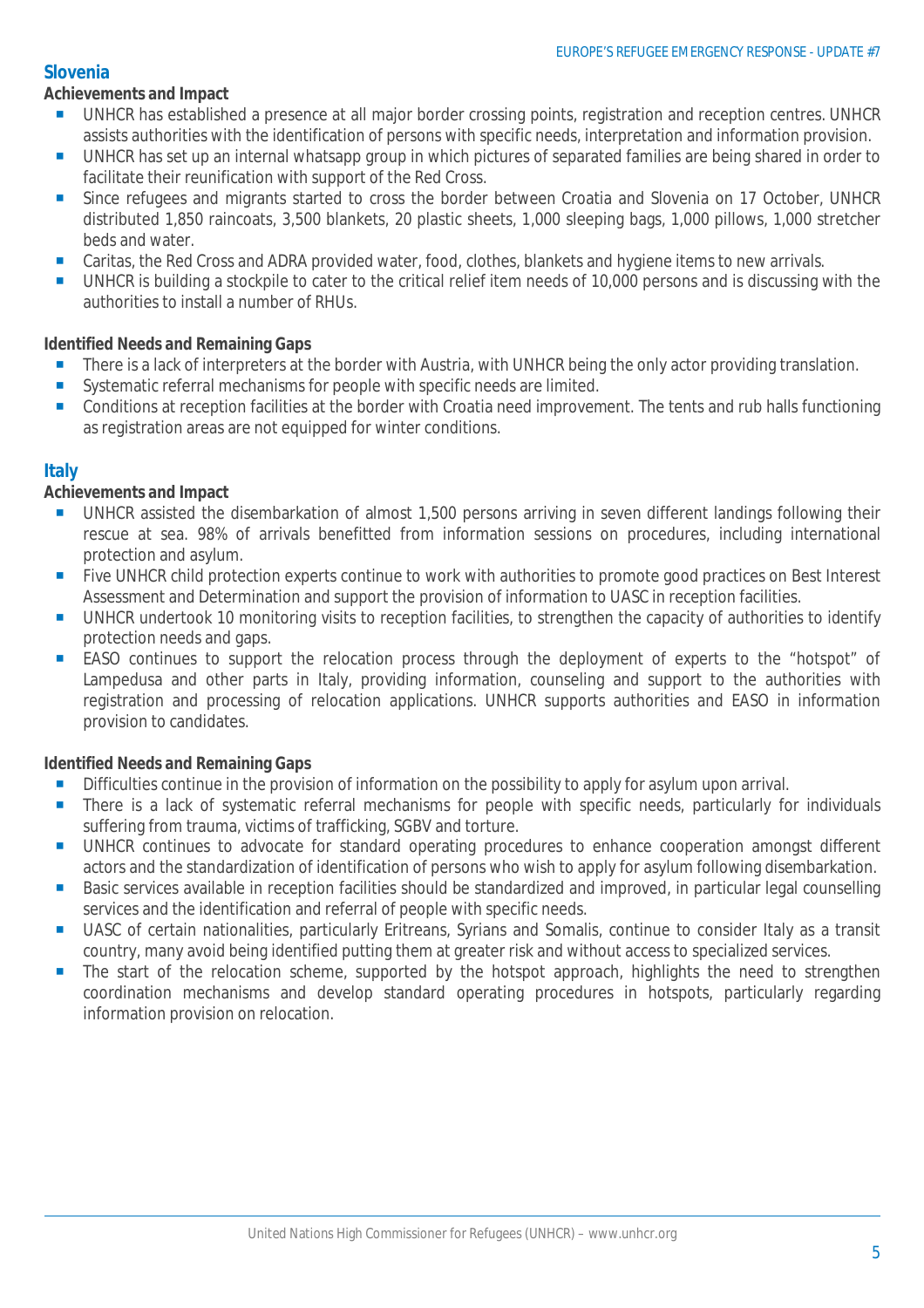### **Working in partnership**

In line with the Refugee Coordination Model (RCM), UNHCR supports the Government's coordination efforts at central and local level in Greece, the former Yugoslav Republic of Macedonia, Serbia, Croatia and Slovenia. This includes the support to crisis management teams, the facilitation of general and sectoral coordination meetings. Besides cooperation with Governments, UNHCR also operates closely with the European Commission and relevant EU Agencies, including FRONTEX and EASO. Other partners include:

ADRA Adventist Development and Relief Agency | Agape | AI Amnesty International | Amity | Apostoli/IOCC | BCHR Belgrade Centre for Human Rights | Caritas | Church of Holistic Gospel | Cordelia Foundation | CRS Catholic Relief Services | Croatian Law Centre | Croatian Red Cross | Centre for Peace Studies (Croatia) | Danish Refugee Council | Dorcas | Ecumenical Refugee Council | Former Yugoslav Republic of Macedonia Red Cross | Greek Refugee Council | Hellenic League for Human Rights | Hellenic Red Cross | Hellenic Theatre Drama & Education Network | Help the Refugees in Macedonia | HERA Health education and Research Organisation | HHC Hungarian Helsinki Committee | Hilal | HCIT Humanitarian Centre for Integration and Tolerance | ICMC International Catholic Migration Commission | IHA International Health Action| Indigo | INTERSOS | IOM International Organization for Migration| IRC International Rescue Committee | Italian Red Cross | JRS Jesuit Refugee Service | Kaliri | La Strada (Open Gate) | Legis | Magna MdM Médecins du Monde | Menedek Association | METAction | MGMD Mirovna Grupa Mladih Dunav| Microfins | MSF Medecins Sans Frontieres | MYLA Macedonian Young Lawyers Association | Nun | Operation Mercy | Peace Institute (Slovenia) | PiN People in Need | PiC Pravno-informacijski Center Nevladnih Organizazacij | Praksis | Praxis | Remar | Samaritan's Purse | Save the Children | Sigma Plus | Slovene Philanthropy | SOS Children's Village | UNDP United Nations Development Programme | UNFPA United Nations Population Fund | UNICEF United Nations Children's Fund | Union of Baptist Churches in Croatia | Vizija | Volunteer Centre Osijek | WHO World Health Organization

# **FINANCIAL INFORMATION**

On 30 September, UNHCR presented its revised appeal for the Special Mediterranean Initiative (SMI) June 2015 – December 2016. The SMI outlines the Office's response to the refugee crisis in Europe and also incorporates targeted programmes in countries of asylum or transit in Africa and the North Africa sub-region. In response to the fast-evolving situation, UNHCR is continuing to update its requirements for the Europe component of the SMI, which currently stands at **USD 36 million** for 2015.

As of 22 October, **USD 14.46 million** has been received for the SMI from: Andorra; Denmark; Germany; Japan; the Netherlands; Norway; Portugal; Slovenia; Spain; Switzerland; H&M Hennes & Mauritz AB; TRYGG Foundation; UPS Corporate; and private donors. This represents 24% of the total requirements for the SMI in 2015 (USD 59.4 million).

UNHCR is very grateful for the financial support provided by donors who have contributed with unearmarked and broadly earmarked funds, as well as for those who have contributed directly to the situation. In this changing operational context, UNHCR is appealing to donors to provide contributions that can be allocated as flexibly as possible.

Major donors of unrestricted and regional funds in 2015:

Australia | Canada | Denmark | Finland | France | Japan | Netherlands | Norway | Private donors in Italy | Private donors in Spain | Private donors in Sweden | Sweden | Switzerland | The United States of America | United Kingdom

**Contact:** Rose de Jong, Reporting Officer, dejong@unhcr.org, Tel: +41 (22) 739 8406, Cell +41 79 255 92 72

**Links:**

- UNHCR, UNHCR concerned at reports of sexual violence against refugee women and children, 23 October 2015.
- UNHCR, Fearing rough seas, refugees chance Bulgaria land route, 23 October 2015.
- UNHCR, Refugees face long cold and wet night at crowded Balkan border crossings, 21 October 2015.
- UNHCR, Number of sea arrivals in Greece hits half million mark, 20 October 2015.
- UNHCR, Germany: Confronting challenges at end of the road, 20 October 2015.
- UNHCR, Seven people die off Lesvos as tensions flare at crowded reception facility, 16 October 2015.
- UNHCR, Refugees/Migrants Emergency Response Mediterranean (webportal accessible via Google Chrome or Firefox only).